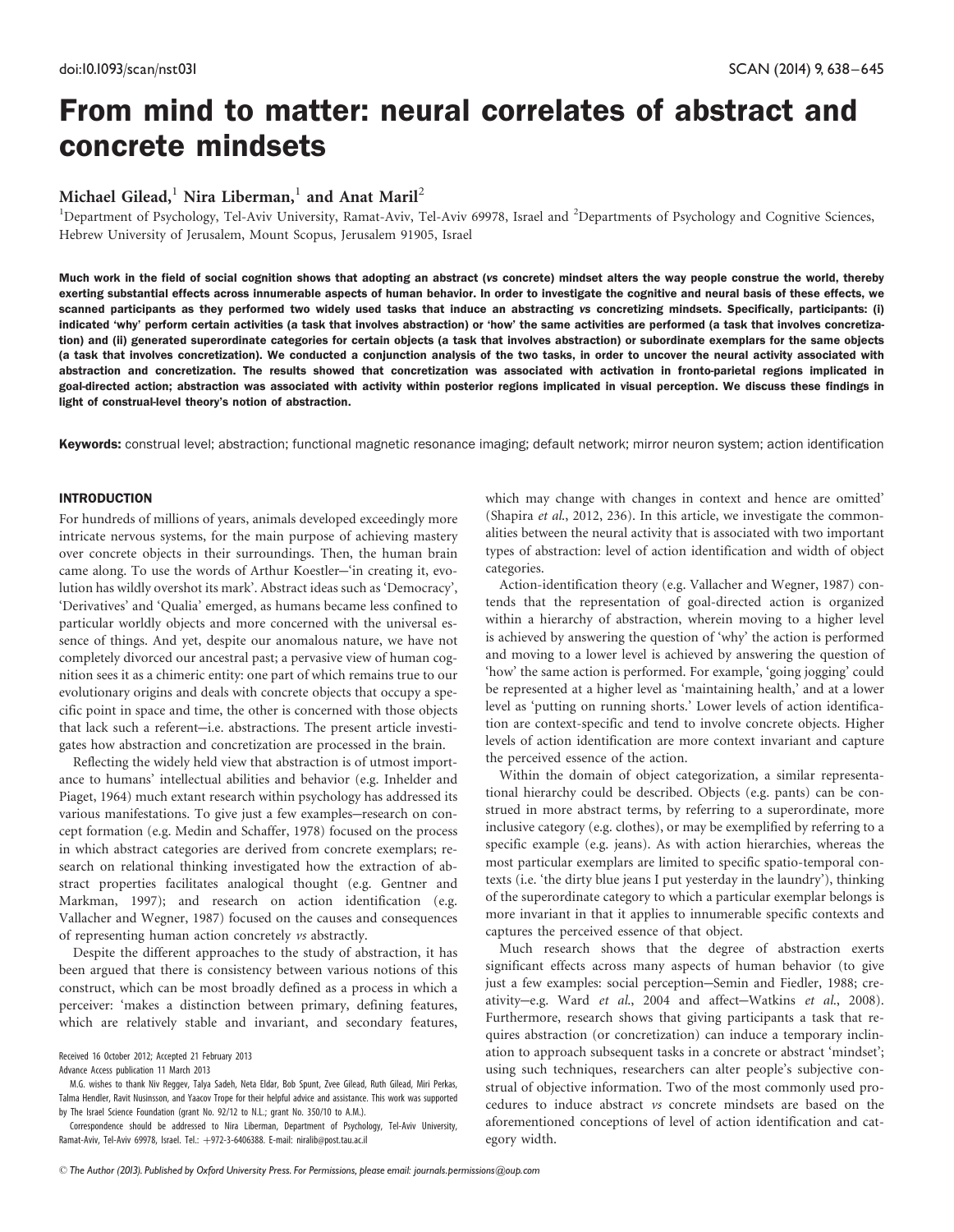## Neural correlates of abstract and concrete mindsets SCAN (2014) 639

In the Why-How paradigm (WH; Freitas et al[., 2004\)](#page-6-0), participants in the abstract condition are given a description of an activity and are asked to answer why they would engage in it (e.g. why do you maintain your health?); participants in the concrete condition are asked how they would engage in the same activity (e.g. how do you maintain your health?). Focusing on the means required to achieve a specific goal ultimately entails transforming an abstract idea into a concrete action and thus primes a concretizing mindset; likewise, focusing on the purpose of an action primes an abstracting mindset.

To date, at least 50 studies have employed this manipulation or a variant of it and have shown that adopting an abstract (vs concrete) mindset exerts considerable effects across many aspects of behavior, ranging from estimates of one's distance to a goal [\(Maglio and Trope,](#page-6-0) [2012\)](#page-6-0) and the prediction of task duration ([Kanten, 2011\)](#page-6-0) to stereotyping ([McCrea](#page-6-0) et al., 2012). For example, [Torelli and Kaikati \(2009\)](#page-6-0) have used the WH task to show that an abstract mindset can cause people to behave in a manner more consistent with their values.

A second widely used mindset priming task is the Categories-Exemplars paradigm (CE; Fujita et al[., 2006\)](#page-6-0). In this task, participants in the abstract condition are given a list of objects and they are asked to generate superordinate category labels for them (e.g. a singer is an example of \_\_\_\_); participants in the concrete condition are asked to generate a subordinate exemplar of the same object (e.g. \_\_\_\_is an example of a singer). Focusing on the category to which an object belongs entails transforming a concrete object into an abstraction and thus primes an abstracting mindset; likewise, focusing on the object rather than the category primes a concretizing mindset.

The CE task was used to induce abstract/concrete mindsets in approximately 20 studies dealing with topics ranging from self-construal ([Mok and Morris, 2012\)](#page-6-0) and trait inference ([Rim](#page-6-0) et al[., 2009\)](#page-6-0) to consumer behavior (Pham et al[., 2011\)](#page-6-0). For example, [Shah and Oppenheimer \(2011\)](#page-6-0) have used a variant of the CE task and showed that priming participants to an abstract mindset can cause them to group several associated (yet separate) units of information into a single category, diminishing their overall effect on judgment.

At least 11 studies manipulated mindset using both the WH and CE tasks (e.g. [Epstude and Foerster, 2011; Tsai and Thomas, 2011; Vess](#page-6-0) et al[., 2011](#page-6-0)) and found convergent effects. To give a few examples: [Wakslak and Trope \(2009\)](#page-6-0) have used both manipulations to show that concrete mindsets cause people to believe that future events are more likely to occur; Mccrea et al[. \(2008\)](#page-6-0) have shown that adopting a concrete mindset lowers the likelihood of procrastination; [Fujita](#page-6-0) et al[. \(2006\)](#page-6-0) found that a concrete mindset hinders self-control. Importantly, in all cases, priming had the same effect on behavior regardless of whether it was done with the WH or CE paradigm. In view of the convergent behavioral findings of the effects of the WH and the CE procedures, we thought that examining the neural convergence of these procedures would shed light on the nature and the mechanism of abstraction and concretization.

Previous studies (e.g. Spunt et al[., 2010](#page-6-0); [Spunt and Lieberman, 2012](#page-6-0)) have employed variants of WH task to discover the neural systems that are responsible for the 'why' and 'how' of action identification. These studies revealed that thinking 'how' an action is performed activates a network of regions involved in action execution and observation, which primarily includes the fronto-parietal mirror-neuron system ([Rizzolatti](#page-6-0) et al., 2001); contrastingly, thinking 'why' an action is performed activated the 'mentazling network'-a widespread network of regions associated with theory-of mind reasoning including the temporal lobe, the medial prefrontal cortex, the precuneus and the right temporo-parietal junction ([van Overwalle and Baetens, 2009\)](#page-6-0).

Although this seminal work (e.g. Spunt et al[., 2010\)](#page-6-0) furthered our understanding of the neural mechanisms that subserve social cognition and action identification, our aim is to identify the neural correlates of the task-invariant process of abstraction and concretization. To that end, we conducted an functional magnetic resonance imaging study in which participants performed a variant of both the WH and CE tasks. We contrasted the neural activity associated with abstraction and concretization in each task, and then looked for the conjunction of the abstraction- and concretization-related activity. We predicted that concretization will be associated with a subset of the fronto-parietal network which was activated in previous studies when participants contemplated 'how' actions are performed; similarly, we predicted that abstraction will be associated with a subset of the mentalizing network which was activated when participants contemplated 'why' actions are performed (e.g. Spunt et al[., 2010; Spunt and Lieberman,](#page-6-0) [2012\)](#page-6-0).

# **METHODS**

## **Participants**

Twenty-four right-handed participants (12 women, average age 23.6 years, range 18–27 years) from Tel-Aviv University participated in the experiment. They were all native speakers of Hebrew, none had a history of neurological or psychiatric disorders, and all had normal or corrected-to-normal vision. They gave written consent prior to taking part in the experiment. The study was approved by the Institutional Review Board of the Sourasky Medical Center, Tel-Aviv.

## **Materials**

## Why-How task

The experimental stimuli were 36 various everyday activities adapted from the Behavior Identification Form ([Vallacher and Wegner, 1989\)](#page-6-0). Each of these activities was embedded within a question regarding 'why' or 'how' it is performed (e.g. 'why do people watch TV?'/'how do people watch TV?,' 'why do people take aspirin?'/'how do people take aspirin?'). Two counterbalanced stimuli lists were created so that each participant saw each activity either in the Why or How conditions. The complete list of stimuli is provided in Appendix, [Table 1A](#page-7-0).

#### Categories-Exemplars task

The experimental stimuli were 36 objects taken from [Fujita](#page-6-0) et al. [\(2006\)](#page-6-0). Each of these objects were embedded within a question that probed for an example of it, or for a superordinate category (e.g. 'a singer is an example of \_\_\_\_)'/'\_\_\_\_\_is an example of a singer,' 'a university is an example of \_\_\_\_)'/'\_\_\_\_\_is an example of a university'). Two counterbalanced stimuli lists were created so that each participant saw each object either in the Categories or the Exemplars conditions. The complete list of stimuli is provided in Appendix, [Table 1A](#page-7-0).

#### Behavioral procedure

Participants were carefully instructed and trained on the task prior to entering the scanner. The training was repeated verbatim inside the scanner. The items used for the training session were taken from a different pool of sentences than the main task. Participants were instructed to silently read the questions displayed, give a specific answer to them in their head and press a button once they finished answering.<sup>1</sup> Stimuli were presented with Presentation version 14.9 (Neurobehavioral Systems, CA, USA). Each question was presented on screen for 4000 ms. Participants indicated that they responded by a pressing key on a response box with their index and middle left-hand fingers.

<sup>&</sup>lt;sup>1</sup>In order to minimize motion artifacts participants did not provide overt answers to the questions, but rather responded 'in their head'. In light of this, a limitation of this study is that we do not have a record of participants' responses on the task (other than their RT).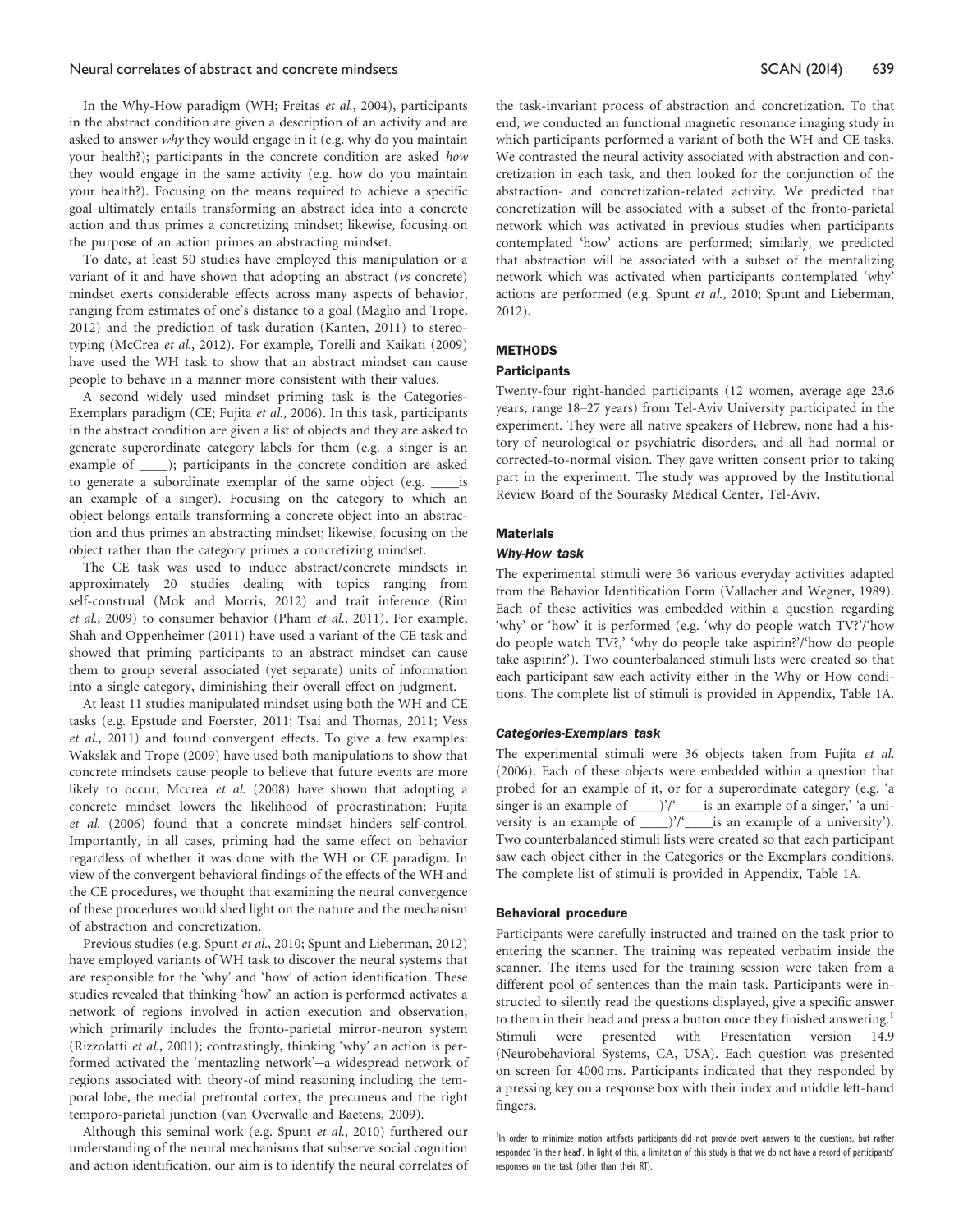## 640 SCAN (2014) M.Gilead et al.

The experiment had one session lasting 528 s. Stimuli were presented in a blocked design. There were a total of eight experimental blocks, four from the WH task and four from the CE task. Within each task (WH/CE), two blocks were from the abstract condition (Why/ Categories) and two blocks from the concrete condition (How/ Exemplar). Each block contained a series of nine questions of the same type and was succeeded by a 30 s fixation. For each participant, the order of experimental blocks was determined in a pseudo-random fashion with the limitation that there were no two consecutive Concrete/Abstract blocks, and no two consecutive WH/CE blocks. Stimuli within each block were presented in random order. In total, each participant answered 72 questions (18 questions from each of the four block types).

## Imaging procedure

Whole-brain T2\*-weighted EPI functional images were acquired with a GE 3-T Signa Horizon LX 9.1 echo speed scanner (Milwaukee, WI, USA). The experiment consisted of one scanning session in which 264 volumes were acquired (TR = 2000 ms, 200 mm FOV,  $64 \times 64$  matrix, TE = 35, 35 pure axial slices,  $3.15 \times 3.15 \times 3.5$  mm voxel size, no gap). Slices were collected in an interleaved order. At the beginning of each scanning session, 5 additional volumes were acquired, to allow for T1 equilibration (they were not included in the analysis). Before the experiment, high-resolution anatomical images (SPGR; 1 mm sagittal slices) were obtained. Head motion was minimized by using cushions arranged around each participant's head and by explicitly guiding the participants prior to entering the scanner. Imaging data were preprocessed and analyzed using SPM5 (Wellcome Department of Cognitive Neurology, London). A slice-timing correction to the first slice was performed followed by realignment of the images to the first image. Next, data were spatially normalized to an EPI template based on the MNI305 stereotactic space. The images were then resampled into 2 mm cubic voxels and finally smoothed with an 8 mm FWHM isotropic Gaussian kernel. The general linear model was used for statistical analyses. Four regressors (one for each stimulus condition) were used to model the effects of interest; each consisted of a boxcar function convolved with a standard hemodynamic response function. We then computed the second-level analyses (in which subjects were treated as random effects) using one-sample t-tests. Significant regions of activation were identified using a threshold of  $P < 0.001$  with a cluster size threshold of 74 voxels, corresponding to a threshold of  $P < 0.05$ , corrected for multiple comparison, as assessed through Monte Carlo simulations implemented in Matlab [\(Slotnick](#page-6-0) et al., 2003). We ran 1000 iterations of the simulation using the pre-defined parameters of our design, and the smoothness parameter as estimated in SPM.

The concretization conjunction analysis  $\{(How > Why) \cap$ (Exemplars > Categories)} was implemented by running the contrast of How > Why (at a threshold of 0.031) inclusively masked with the contrast of Exemplars > Categories (at a threshold of 0.031). Since both contrasts are orthogonal, with a cluster size of 74 voxels, this analysis tests against the conjunction null at  $P < 0.05$ , corrected. Similarly, the abstraction conjunction analysis was implemented by running the contrast of Why > How inclusively masked with the contrast of Categories > Exemplars.

## **RESULTS**

#### Behavioral results

#### Response Time

We conducted a Task (CE/WH) × Mindset (Concrete/Abstract) ANOVA on response time data. There was no effect of task,  $F(1, 1)$  $(23) = 1.05$ ,  $P = 0.31$ , no significant effect of Mindset,  $F(1, 23) = 3.27$ ,  $P = 0.08$ , or an interaction  $F(1, 23)$  <1. There were also no response

|  | Table 1 Response time (ms) by task (WH, CE) and mindset (Concrete, Abstract) |  |  |  |  |  |  |  |  |  |  |
|--|------------------------------------------------------------------------------|--|--|--|--|--|--|--|--|--|--|
|--|------------------------------------------------------------------------------|--|--|--|--|--|--|--|--|--|--|

| Mindset/Task    | Why/How | Categories/Exemplars |  |  |
|-----------------|---------|----------------------|--|--|
| Concrete        | 2317    | 2244                 |  |  |
|                 | (453)   | (376)                |  |  |
| <b>Abstract</b> | 2353    | 2347                 |  |  |
|                 | (475)   | (426)                |  |  |
|                 |         |                      |  |  |

time (RT) differences within the CE task,  $t(23) = 1.69$ ,  $P = 0.10$ , or within the WH task,  $t(23) = 0.77$ ,  $P = 0.44$  (Table 1).

## Imaging data

#### How > Why contrast

Thinking 'how' (compared with 'why') an action is performed, recruited a left-lateralized fronto-parietal network implicated in motor behavior (i.e. the 'Mirror Neuron System', [Rizzolatti](#page-6-0) et al., [2001\)](#page-6-0) and in goal-directed action ([Corbetta and Shulman, 2002](#page-6-0)). This result replicates previous studies (e.g. Spunt et al[., 2010; Spunt](#page-6-0) [and Lieberman, 2012](#page-6-0)) (Figure 1 and [Table 2](#page-4-0)).

### Exemplars > Categories contrast

Thinking of exemplars (compared with thinking of categories) resulted in activation within parts of the fronto-parietal action network and of the 'default-mode network' ([Raichle](#page-6-0) et al., 2001). Action-related activations consisted of the right middle frontal gyrus and the left superior frontal gyrus (BA 8), the pre-Supplementary Motor Area (pre-SMA), and the inferior parietal lobule (IPL) (which is also considered as part of the default-network). The default-network activations consisted of the dorsomedial prefrontal cortex and the posterior cingulate cortex. The remaining regions of the default network (the lateral temporal cortex, ventromedial prefrontal cortex and parahippocampal gyrus) were observed at a lower statistical threshold  $(P < 0.005$ , uncorrected) (Figure 1 and [Table 2](#page-4-0)).

# Neural activity associated with concretization  $\{(How > Why) \cap$ (Exemplars > Categories)}

In order to find the neural correlates associated with a concretizing mindset, we searched for the conjunction of neural activity associated with the How > Why and the Exemplars > Categories contrasts. The results showed that a concretizing mindset recruits parts of the fronto-parietal action network: the IPL, the left precentral gyrus and the pre-SMA (Figure 1 and [Table 2\)](#page-4-0).

## Why > How contrast

Thinking 'why' (compared with 'how') an action is performed did not reveal significant activation at a threshold of  $P < 0.05$  (corrected). However, at a lower statistical threshold  $(P< 0.005$ , uncorrected), we observed the 'mentalizing-network' which is a sub-set of the 'default-mode network' and consists of the medial prefrontal cortex, the posterior cingulated and the right temporo-parietal junction [\(Van](#page-6-0) [Overwalle, 2009](#page-6-0)) (Figure 1 and [Table 2](#page-4-0)). Thus, despite the smaller effect size, this result basically replicates previous studies which examined the same contrast (e.g. Spunt et al[., 2010](#page-6-0); [Spunt and Lieberman,](#page-6-0) [2012\)](#page-6-0).

#### Categories > Exemplars contrast

Thinking of categories (compared with thinking of exemplars) did not reveal significant activation at a threshold of  $P < 0.05$  (corrected) (Figure 1 and [Table 2](#page-4-0)).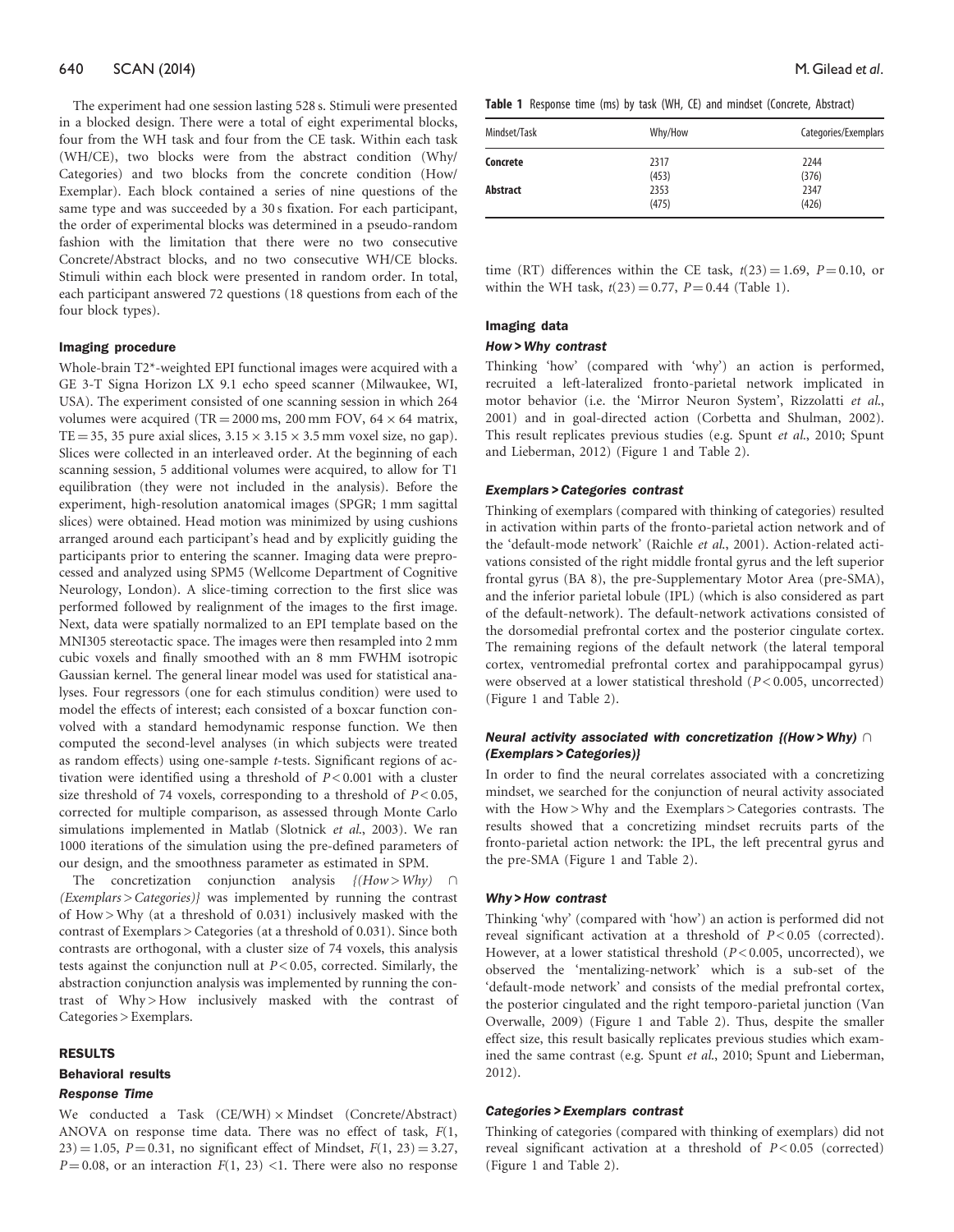

Fig. 1 Neural activity associated with concretization and abstraction. Activations are shown at an uncorrected threshold of  $P < 0.01$ , to show spatial extent. Legend displays t-values.

# Neural activity associated with abstraction  $\{(\text{Why} > \text{How}) \cap \}$ (Categories > Exemplars)}

In order to find the neural correlates associated with the abstracting mindset, we searched for the conjunction of neural activity associated with the Why > How and the Categories > Exemplars contrasts. The results showed activation within a single region of the left primary visual cortex (Figure 1 and [Table 2\)](#page-4-0).

## Task  $\times$  Concreteness interaction

To provide a full exposition of the data, we also examined the regions which showed a differential association with abstraction across tasks (the interaction of Task and Concreteness). The results show that the medial 'default network' regions-the precuneus, cingulate gyrus and medial prefrontal cortex showed greater activation in the Concrete condition of the CE task, and in the Abstract condition of the WH task ([Table 2](#page-4-0)).

## **DISCUSSION**

We scanned participants as they: (i) indicated 'why' perform certain activities (which entails abstraction) vs 'how' they are performed (which entails concretization); (ii) generated superordinate categories (abstraction) vs subordinate exemplars (concretization). We conducted a conjunction analysis of the neural activity associated with concretization (How  $>$  Why  $\cap$  Exemplars  $>$  Categories) and abstraction (Why > How  $\cap$  Categories > Exemplars).

# What are the neural substrates of concretization?

The results showed that the left IPL, left precentral gyrus and the pre-SMA were involved in concretizing. Extant neuroimaging ([Grezes and Decety, 2001](#page-6-0)), lesion (e.g. [Halsband](#page-6-0) et al., 1993) and animal (e.g. [Hanes and Schall, 1996\)](#page-6-0) studies show that these regions are a central part of the motor system and are involved in the voluntary control of action; furthermore, overlapping areas are implicated in the voluntary control of outwards-oriented attention ([Corbetta and](#page-6-0)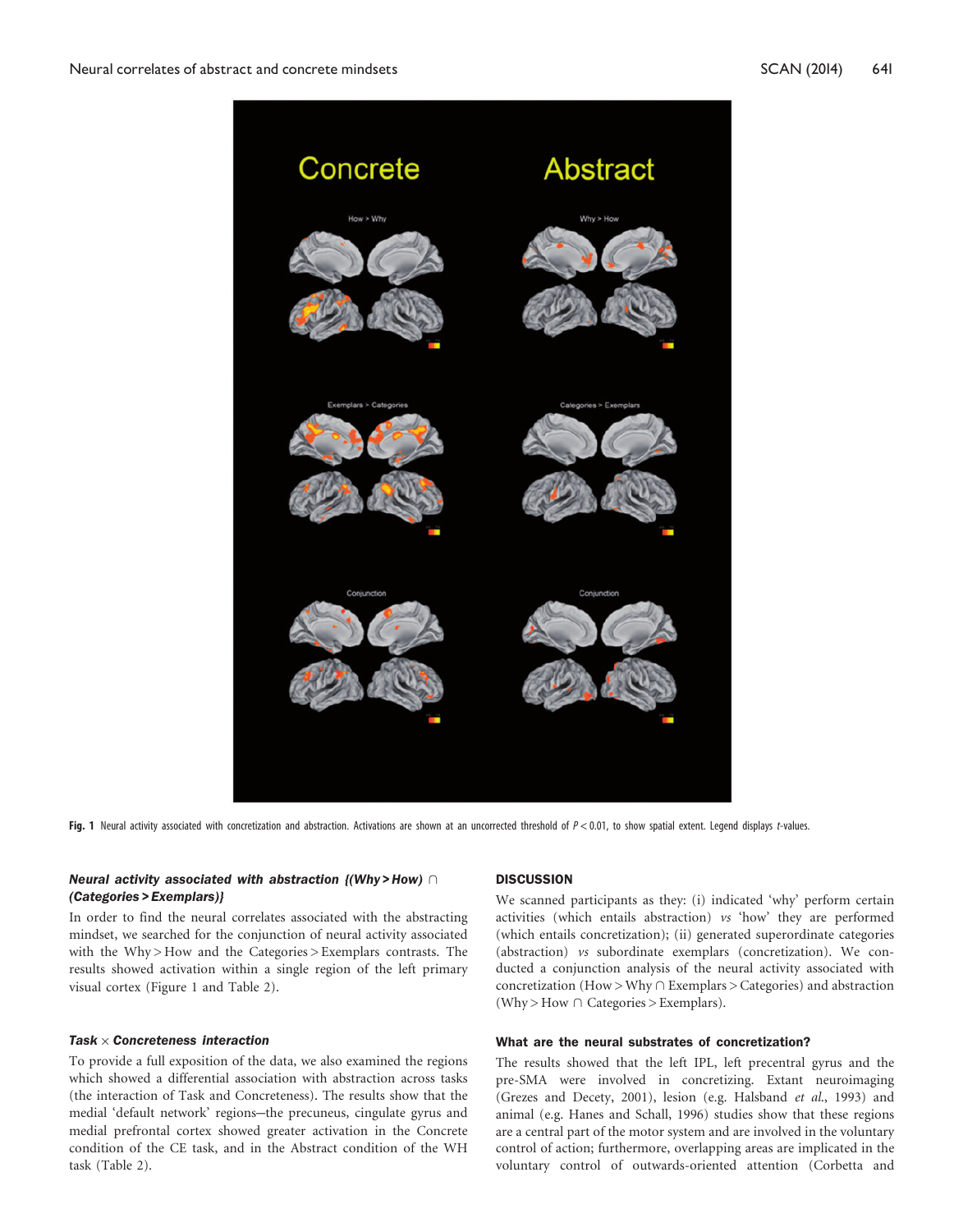<span id="page-4-0"></span>**Table 2** Regions identified in the whole-brain analysis at significance level  $P < 0.05$ (corrected)

| Contrast                   | Region           |                          | Coordinates    |       |       | Significance<br>level<br>Z-score | Voxels |
|----------------------------|------------------|--------------------------|----------------|-------|-------|----------------------------------|--------|
|                            |                  |                          | X              | у     | Z     |                                  |        |
| Concrete conjunction       |                  |                          |                |       |       |                                  |        |
|                            | Frontal          |                          |                |       |       |                                  |        |
|                            | L                | Precentral gyrus         | $-44$          | 30    | 32    | 5.96                             | 580    |
|                            | R                | Superior frontal gyrus   | 10             | 24    | 48    | 3.31                             | 93     |
|                            | L                | Precentral gyrus         | $-28$          | $-6$  | 60    | 2.96                             | 91     |
|                            | Parietal         |                          |                |       |       |                                  |        |
|                            | L                | Inferior parietal lobule | $-52$          | $-54$ | 52    | 4.04                             | 248    |
| Abstract conjunction       |                  |                          |                |       |       |                                  |        |
|                            | <b>Occipital</b> |                          |                |       |       |                                  |        |
|                            | L                | Inferior occipital gyrus | $-38$          | $-72$ | $-2$  | 2.89                             | 119    |
| Exemplars > Categories     |                  |                          |                |       |       |                                  |        |
|                            | Temporal         |                          |                |       |       |                                  |        |
|                            | R                | Superior temporal gyrus  | 58             | $-54$ | 30    | 5.99                             | 660    |
|                            | Frontal          |                          |                |       |       |                                  |        |
|                            | R                | Middle frontal gyrus     | 30             | 22    | 44    | 5.89                             | 354    |
|                            | L                | Superior frontal gyrus   | $-32$          | 32    | 50    | 4.64                             | 211    |
|                            |                  | Superior frontal gyrus   | 6              | 38    | 62    | 4.3                              | 83     |
|                            |                  | Medial frontal gyrus     | $\overline{2}$ | 38    | 32    | 3.95                             | 86     |
|                            | Parietal         |                          |                |       |       |                                  |        |
|                            |                  | Precuneus                | 4              | $-48$ | 44    | 5.76                             | 1078   |
|                            | L                | Inferior parietal lobule | $-54$          | $-62$ | 44    | 4.97                             | 261    |
|                            | Limbic           |                          |                |       |       |                                  |        |
|                            |                  | Cingulate gyrus          | $-4$           | 6     | 24    | 5.7                              | 154    |
|                            | Sub-lobar        |                          |                |       |       |                                  |        |
|                            |                  | Hypothalamus             | 8              | $-8$  | $-16$ | 5.64                             | 142    |
| Categories > Exemplars     |                  |                          |                |       |       |                                  |        |
|                            |                  | Non-identified           |                |       |       |                                  |        |
| How > Why                  |                  |                          |                |       |       |                                  |        |
|                            | Frontal          |                          |                |       |       |                                  |        |
|                            | L                | Precentral gyrus         | $-44$          | 32    | 34    | 6.27                             | 1611   |
|                            | L                | Middle frontal gyrus     | $-22$          | 8     | 44    | 4.47                             | 99     |
|                            | Parietal         |                          |                |       |       |                                  |        |
|                            | L                | Angular gyrus            | $-32$          | $-54$ | 42    | 5.01                             | 277    |
|                            | L                | Inferior parietal lobule | $-46$          | $-52$ | 60    | 4.16                             | 100    |
|                            | Temporal         |                          |                |       |       |                                  |        |
|                            | L                | Fusiform gyrus           | $-52$          | $-54$ | $-14$ | 4.54                             | 115    |
| Why > How                  |                  |                          |                |       |       |                                  |        |
|                            |                  | Non-identified           |                |       |       |                                  |        |
| Task $\times$ Concreteness |                  |                          |                |       |       |                                  |        |
|                            | Frontal          |                          |                |       |       |                                  |        |
|                            |                  | Medial frontal gyrus     | $-4$           | 56    | 0     | 4.17                             | 621    |
|                            | Limbic           |                          |                |       |       |                                  |        |
|                            |                  | Cingulate gyrus          | 4              | 10    | 26    | 4.09                             | 122    |
|                            | Sub-lobar        |                          |                |       |       |                                  |        |
|                            |                  | <b>Hypothalamus</b>      | 6              | -6    | $-18$ | 3.99                             | 80     |
|                            | Parietal         |                          |                |       |       |                                  |        |
|                            |                  | Precuneus                | $\mathbf{0}$   | $-40$ | 34    | 3.97                             | 628    |
|                            |                  |                          |                |       |       |                                  |        |

[Shulman, 2002](#page-6-0)), which is also an important aspect of goal-directed action. Our results indicate that these regions are additionally recruited when people mentally concretize an idea, even when this concretization does not entail performing actual actions on real-world objects.

The finding that thinking 'how' actions are performed (compared with 'why' they are performed) activates fronto-parietal motor regions is not surprising and provides a replication of previous work (e.g. Spunt et al.[, 2010](#page-6-0); [Spunt and Lieberman, 2012](#page-6-0)). Much evidence within cognitive neuroscience suggests that the retrieval of sensory and motor knowledge is associated with the activation of the neural systems involved in action and perception (e.g. [Wheeler](#page-6-0) et al., 2000; [Nyberg](#page-6-0) et al., 2001). A more surprising finding of this study is that thinking of exemplars of an object (when compared with thinking of a category to which this object belongs) also activated this fronto-parietal system. This result is perhaps best explained in terms of the embodied cognition framework (e.g. [Barsalou, 1999;](#page-5-0) [Glenberg](#page-6-0) [and Kaschak, 2002](#page-6-0)).

Embodiment theory argues that cognition did not evolve in order to allow us to safely store and organize mental representations inside a library-like conceptual system. Instead, it stresses the point that our cognitive system evolved in order to accommodate action. When one goes to his or her 'mental library' and looks up the title on 'ketchup' s/he will not discover a yellowing encyclopedia page, which defines this concept by reference to various other titles on 'tomato,' 'sauces,' 'French fries,' etc.; rather, according to the embodiment view, retrieving the concept of ketchup will 'bring to life' experiences pertaining to ketchup: it's sight, smell and taste and the actions associated with it.

Indeed, much evidence in recent years supports the view that the semantic processing of objects can automatically activate action repre-sentations. For example, Grezes et al[. \(2003\)](#page-6-0) presented participants with images of objects and asked them to perform a semantic judgment task (decide whether these objects are man-made or natural) on which they responded by performing a precision grip or a power grip. When the object afforded a power grip (e.g. a hammer) and participants responded with a precision grip, response latencies increased. Furthermore, the same effect occurs when the object stimulus is verbal rather than pictorial (i.e. the word 'hammer' or 'grape'; [Bub](#page-5-0) [and Masson, 2012\)](#page-5-0).

Our results suggest that the claim that 'cognition is for action' [\(James, 1983](#page-6-0)) is especially true when participants apply a concretizing mindset. Relatively concrete exemplars (e.g. jeans) appear to be more closely tied to motor action than more abstract categories (e.g. clothes), since they elicited greater activity within the fronto-parietal action network. This result is also consistent with a previous study ([van](#page-6-0) Dam et al[., 2010\)](#page-6-0) that showed that reading sentences that described specific motor action (e.g. 'to wipe') elicited more motor activity than sentences that described these actions more abstractly (e.g. 'to clean').

The strength of abstractions lies in the fact that they are applicable in multiple contexts and instances. For example, upon hearing a rattle in the woods, a hunter can prepare for an encounter with a specific exemplar such as a wild boar, by automatically activating an action schema associated with approaching and chasing the prey. However, if his prediction is incorrect, and the rattle was caused by a wild bear, then committing to a specific course of action could be fatal. Therefore, an adaptive response is to activate the more abstract category animal, which does not entail a specific, automatic motor response. The current results, as well as previous findings [\(van Dam](#page-6-0) et al[., 2010](#page-6-0)), suggest that our brains abide this normative prescription, and that the strength of the link between thought and action is modulated by abstractness.

#### What are the neural substrates of abstraction?

Our results show that abstraction was not associated with much specific and robust neural activity. Only a small cluster within the early visual cortex was implicated in both the Why > How and in the Categories > Exemplars contrasts.

Despite the relative weakness of this finding, it might still reflect an interesting process associated with abstraction. Research within Construal-Level Theory (CLT; [Liberman and Trope, 2008; Trope](#page-6-0) [and Liberman, 2010](#page-6-0)) shows that adopting an abstract mindset can cause objects to seem physically more distal and that adopting a concretizing mindset makes object appear physically closer ([Liberman and](#page-6-0) [Forster, 2009](#page-6-0)). While proximal objects afford motor actions such as grasping and touching, distant objects can only be engaged via the so-called 'distal senses', and particularly with the sense of sight. And so, while we find it highly unlikely that activity within the early visual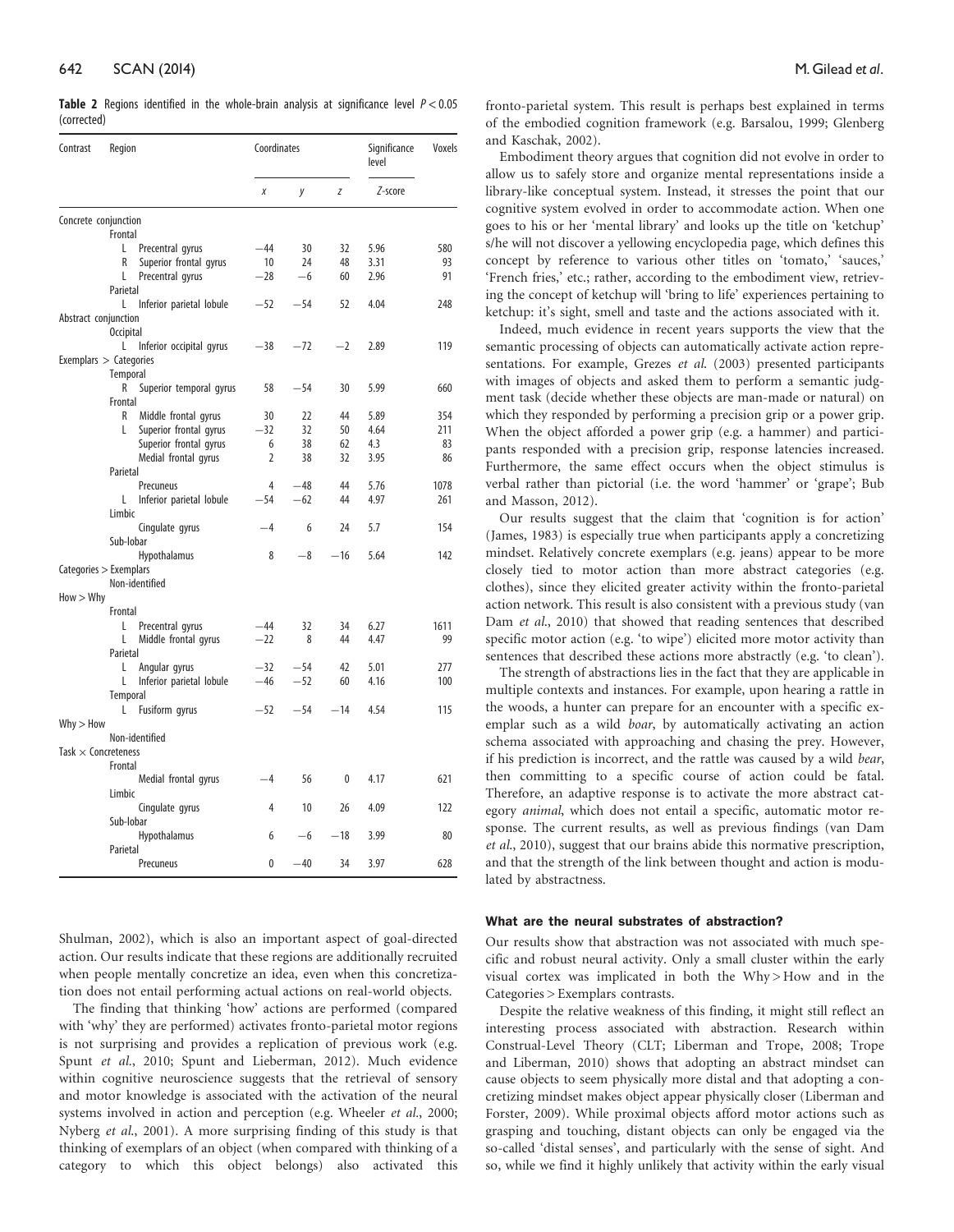## <span id="page-5-0"></span>Neural correlates of abstract and concrete mindsets SCAN (2014) 643

cortex subserves the higher cognitive functions which abstraction entails, it is possible that this activation captures an epiphenomenal experience associated with psychological distance and abstraction.

The very limited extent of abstraction-related (compared with concretization-related) activations might also be informative. It is possible that the process of abstraction (at least as it is operationalized in the CE and WH tasks) is more heterogeneous than the process of concretization, and this fact might have been reflected in the difficulty to localize it into specific regions of the brain. While the road from an abstract thought to concrete action appears paved and organized across the fronto-parietal cortex, the opposite direction (turning a particular object into an abstraction) goes through multiple sporadic, less-charted paths. In other words, our findings insinuate that the different manifestations of abstraction might be logically similar (in that they reflect the extraction of essential, context independent features), but their physical realization could be context-specific. Thus, the abstraction of visual information could occur along the brain's ventral stream (e.g. [Quiroga](#page-6-0) et al., 2005), the abstraction of social information in the medial prefrontal cortex (e.g. [Mitchell](#page-6-0) et al., [2006\)](#page-6-0), the abstraction of mathematical knowledge in the parietal lobe (Cohen et al[., 2000\)](#page-6-0) and so forth.

This result raises the (speculative) possibility that the previous behavioral effects associated with 'mindset priming' using the CE and WH tasks were caused by the 'de-concretization' which abstraction entrails, rather than the 'de-abstraction' which concretization entails.

## The role of the 'default network' in abstraction and psychological distancing

Replicating previous studies (e.g. Spunt et al.[, 2010; Spunt and](#page-6-0) [Lieberman, 2012](#page-6-0)), our results show that thinking 'why' an action is performed (when compared with 'how' it is performed) recruited the default mode network (although at a slightly lower statistical significance). This finding is consistent with the notion that the default network also subserves the ability to 'mentalize' (i.e. ascribe intentions, goals and beliefs to other social agents; [Van Overwalle, 2009](#page-6-0)).

Based on this previous evidence, some have assumed (e.g. [Trope and](#page-6-0) [Liberman, 2010](#page-6-0)) that the abstracting mindset is associated with the activity of the default mode network. At face value, this assumption seemed consistent with previous literature on abstraction. Specifically, much work within CLT [\(Liberman and Trope, 2008](#page-6-0); [Trope and](#page-6-0) [Liberman, 2010](#page-6-0)) showed that as people contemplate events that increasingly diverge from the experience of the self, here and now (i.e. if they are more distant in time, occur at more distant places, pertain to distant people or are more hypothetical in nature) then these events are construed in a more abstract manner. For example, people describe the activity of 'reading a book' more abstractly when the activity is set to occur in the distant future (e.g. as 'broadening one's horizons') and more concretely when the activity is temporally proximal (e.g. as 'flipping pages').

Since the default mode network is activated whenever people 'transcend the here and now' (i.e. when they take the perspective of others, navigate to distant locations, think about the future or consider hypothetical scenarios; see Buckner and Carroll, 2007 for a review), it was suggested that it might be best defined as the neural seat of humans' abstraction capabilities (Trope and Liberman, 2008).

And yet, recent evidence ([Tamir and Mitchell, 2011\)](#page-6-0) showed the opposite to be true: thinking of proximal (vs distant) times, people, places and of more likely events causes increased default mode activity. It seems that both of these seemingly conflicting predictions were confirmed in our results: the default network emerged in Why > How contrast (replicating Spunt et al[., 2010](#page-6-0); [Spunt and Lieberman, 2012](#page-6-0))

and in the Exemplars > Categories contrast (conceptually replicating [Tamir and Mitchell, 2011\)](#page-6-0).

Ample research shows that the default mode network (also) subserves the retrieval of episodic memories and specific contextual details (e.g. Addis et al., 2007). In light of this, it is perhaps not surprising that it emerged in the Exemplars > Categories contrast; thinking of concrete exemplars (when compared with thinking of categories) narrows the scope of retrieval and can bring to mind more specific episodic memories and contextual details. For example, when completing the item 'an example of sports is BASKETBALL,' one might have retrieved from memory an instance of watching or participating in a basketball game. Similarly, when people think of proximal and familiar events, they can construe such situations with greater specificity and contextual detail.

In light of this, our results paint a complicated picture, in which the default mode network (unlike the fronto-parietal action network) is not exclusively associated with either proximal/concrete processing or with distal/abstract processing.

#### Implication and future directions

The finding that a concretizing mindset is associated with embodied representation and motor activity may shed new light on the extant literature that utilized WH and CE tasks as their manipulation. For example, Fujita et al[. \(2006\)](#page-6-0) have shown (using both the WH and CE tasks) that participants primed to an abstracting mindset showed greater restraint and self-control in front of tempting stimuli in comparison to participants primed with a concretizing mindset (an effect replicated many times, e.g. [Malkoc](#page-6-0) et al., 2010; [Fujita and Sasota,](#page-6-0) [2011\)](#page-6-0). Our results suggest that one possible mechanism behind the detrimental effect of concretization on self-control is in the activation of the tendency for motor action in the concretizing mindset condition. Indeed, self-control often requires restraint or inhibition of automatic responses; an abstracting mindset might help self-control by attenuating the automatic association between stimulus and response.

Furthermore, based on our result, one could predict that interventions that were found to diminish activity within the fronto-parietal action network might also serve to increase people's self-control abilities. Such a pattern of decreased fronto-parietal activity occurs when people attempt to relinquish the control of the self over behavior-e.g. during Jazz music improvisation [\(Limb and Braun, 2008](#page-6-0)) and Yoga Nidra mediation (Lou et al.[, 1999\)](#page-6-0). These findings might suggest that contrary to intuition, interventions that teach people how to 'let go' could actually facilitate self-control. Similarly, various other tasks that recruit the fronto-parietal action network could prime a concretizing mindset and thus prove useful in cases where abstraction is less appropriate (e.g. in reducing procrastination, [Mccrea](#page-6-0) et al., 2008). We believe that such a research agenda, in which behavioral and neural studies are closely intertwined, holds the promise of refining current conceptualizations in both the cognitive and neural domains.

#### SUPPLEMENTARY DATA

[Supplementary data](http://scan.oxfordjournals.org/lookup/suppl/doi:10.1093/scan/nst031/-/DC1) are available at SCAN online.

#### REFERENCES

- Addis, D.R., Wong, A.T., Schacter, D.L. (2007). Remembering the past and imagining the future: common and distinct neural substrates during event construction and elaboration. Neuropsychologia, 45(7), 1363–77.
- Barsalou, L.W. (1999). Perceptual symbol systems. Behavioral and Brain Sciences, 22(4), 577–609.
- Bub, D.N., Masson, M.E.J. (2012). On the dynamics of action representations evoked by names of manipulable objects. Journal of Experimental Psychology-General, 141(3), 502–17.
- Buckner, R.L., Carroll, D.C. (2007). Self-projection and the brain. Trends in Cognitive Sciences, 11(2), 49–57.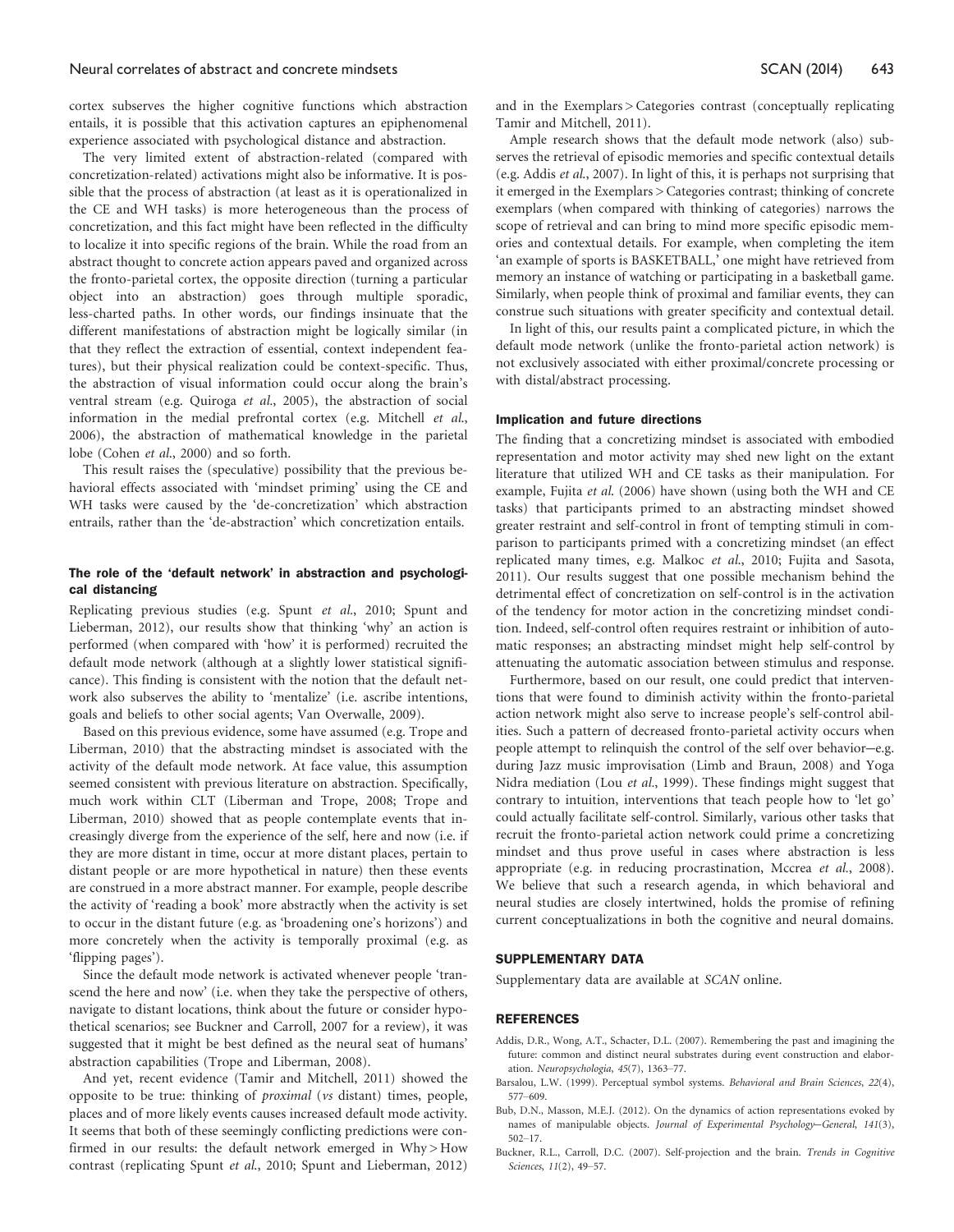# <span id="page-6-0"></span>644 SCAN (2014) M.Gilead et al.

- Cohen, L., Dehaene, S., Chochon, F., Lehericy, S., Naccache, L. (2000). Language and calculation within the parietal lobe: a combined cognitive, anatomical and fMRI study. Neuropsychologia, 38(10), 1426–40.
- Corbetta, M., Shulman, G.L. (2002). Control of goal-directed and stimulus-driven attention in the brain. Nature Reviews Neuroscience, 3(3), 201–15.
- Epstude, K., Foerster, J. (2011). Seeing love, or seeing lust: How people interpret ambiguous romantic situations. Journal of Experimental Social Psychology, 47(5), 1017–20.
- Freitas, A.L., Gollwitzer, P., Trope, Y. (2004). The influence of abstract and concrete mindsets on anticipating and guiding others' self-regulatory efforts. Journal of Experimental Social Psychology, 40(6), 739–52.
- Fujita, K., Sasota, J.A. (2011). The effects of construal levels on asymmetric temptation-goal cognitive associations. Social Cognition, 29(2), 125–46.
- Fujita, K., Trope, Y., Liberman, N., Levin-Sagi, M. (2006). Construal levels and self-control. Journal of Personality and Social Psychology, 90(3), 351–67.
- Gentner, D., Markman, A.B. (1997). Structure mapping in analogy and similarity. American Psychologist, 52(1), 45–56.
- Glenberg, A.M., Kaschak, M.P. (2002). Grounding language in action. Psychonomic Bulletin & Review, 9(3), 558–65.
- Grezes, J., Decety, J. (2001). Functional anatomy of execution, mental simulation, observation, and verb generation of actions: a meta-analysis. Human Brain Mapping, 12(1),  $1 - 19$
- Grezes, J., Tucker, M., Armony, J., Ellis, R., Passingham, R.E. (2003). Objects automatically potentiate action: an fMRI study of implicit processing. European Journal of Neuroscience, 17(12), 2735–40.
- Halsband, U., Ito, N., Tanji, J., Freund, H.J. (1993). The role of premotor cortex and the supplementary motor area in the temporal control of movement in man. Brain, 116, 243–66.
- Hanes, D.P., Schall, J.D. (1996). Neural control of voluntary movement initiation. Science, 274(5286), 427–30.
- Inhelder, B., Piaget, J. (1964). The early growth of logic in the child. New York: Norton.
- James, W. (1983). The principles of psychology. Cambridge, MA: Harvard University Press (Original work published 1890).
- Kanten, A.B. (2011). The effect of construal level on predictions of task duration. Journal of Experimental Social Psychology, 47(6), 1037–47.
- Liberman, N., Forster, J. (2009). The effect of psychological distance on perceptual level of construal. Cognitive Science, 33(7), 1330–41.
- Liberman, N., Trope, Y. (2008). The psychology of transcending the here and now. Science, 322(5905), 1201–5.
- Limb, C.J., Braun, A.R. (2008). Neural substrates of spontaneous musical performance: an fMRI study of jazz improvisation. PLoS One, 3(2), e1679.
- Lou, H.C., Kjaer, T.W., Friberg, L., Wildschiodtz, G., Holm, S., Nowak, M. (1999). A (15)O-H(2)O PET study of meditation and the resting state of normal consciousness. Human Brain Mapping, 7(2), 98–105.
- Maglio, S.J., Trope, Y. (2012). Disembodiment: abstract construal attenuates the influence of contextual bodily state in judgment. Journal of Experimental Psychology. General, 141(2), 211–6.
- Malkoc, S.A., Zauberman, G., Bettman, J.R. (2010). Unstuck from the concrete: carryover effects of abstract mindsets in intertemporal preferences. Organizational Behavior and Human Decision Processes, 113(2), 112–26.
- McCrea, S.M., Liberman, N., Trope, Y., Sherman, S.J. (2008). Construal level and procrastination. Psychological Science, 19(12), 1308–14.
- McCrea, S.M., Wieber, F., Myers, A.L. (2012). Construal level mind-sets moderate self- and social stereotyping. Journal of Personality and Social Psychology, 102(1), 51–68.
- Medin, D.L., Schaffer, M.M. (1978). Context theory of classification learning. Psychological Review, 85(3), 207–38.
- Mitchell, J.P., Macrae, C.N., Banaji, M.R. (2006). Dissociable medial prefrontal contributions to judgments of similar and dissimilar others. Neuron, 50(4), 655–63.
- Mok, A., Morris, M.W. (2012). Managing two cultural identities: the malleability of bicultural identity integration as a function of induced global or local processing. Personality and Social Psychology Bulletin, 38(2), 233–46.
- Nyberg, L., Petersson, K.M., Nilsson, L.G., Sandblom, J., Aberg, C., Ingvar, M. (2001). Reactivation of motor brain areas during explicit memory for actions. NeuroImage, 14(2), 521–8.
- Pham, M.T., Hung, I.W., Gorn, G.J. (2011). Relaxation increases monetary valuations. Journal of Marketing Research, 48(5), 814–26.
- Quiroga, R.Q., Reddy, L., Kreiman, G., Koch, C., Fried, I. (2005). Invariant visual representation by single neurons in the human brain. Nature, 435(7045), 1102–7.
- Raichle, M.E., MacLeod, A.M., Snyder, A.Z., Powers, W.J., Gusnard, D.A., Shulman, G.L. (2001). A default mode of brain function. Proceedings of the National Academy of Sciences of the United States of America, 98(2), 676–82.
- Rim, S., Uleman, J.S., Trope, Y. (2009). Spontaneous trait inference and construal level theory: psychological distance increases nonconscious trait thinking. Journal of Experimental Social Psychology, 45(5), 1088–97.
- Rizzolatti, G., Fogassi, L., Gallese, V. (2001). Neurophysiological mechanisms underlying the understanding and imitation of action. Nature Reviews Neuroscience, 2(9), 661–70.
- Semin, G.R., Fiedler, K. (1988). The cognitive functions of linguistic categories in describing persons-social cognition and language. Journal of Personality and Social Psychology, 54(4), 558–68.
- Shah, A.K., Oppenheimer, D.M. (2011). Grouping information for judgments. Journal of Experimental Psychology. General, 140(1), 1–13.
- Shapira, O., Liberman, N., Trope, Y., Rim, S. (2012). Levels of mental construal: Separating the primary from the secondary. In: Fiske, S.T., Macrae, C.N., editors. Sage Handbook of Social Cognition. New York, NY: Sage Publications.
- Slotnick, S.D., Moo, L.R., Segal, J.B., Hart, J. (2003). Distinct prefrontal cortex activity associated with item memory and source memory for visual shapes. Cognitive Brain Research, 17(1), 75–82.
- Spunt, R.P., Falk, E.B., Lieberman, M.D. (2010). Dissociable neural systems support retrieval of how and why action knowledge. Psychological Science, 21(11), 1593–8.
- Spunt, R.P., Lieberman, M.D. (2012). Dissociating modality-specific and supramodal neural systems for action understanding. Journal of Neuroscience, 32(10), 3575–83.
- Tamir, D.I., Mitchell, J.P. (2011). The default network distinguishes construals of proximal versus distal events. Journal of Cognitive Neuroscience, 23(10), 2945–55.
- Torelli, C.J., Kaikati, A.M. (2009). Values as predictors of judgments and behaviors: the role of abstract and concrete mindsets. Journal of Personality and Social Psychology, 96(1), 231–47.
- Trope, Y., Liberman, N. (2010). Construal-level theory of psychological distance. Psychological Review, 117(2), 440–63.
- Tsai, C.I., Thomas, M. (2011). When does feeling of fluency matter? How abstract and concrete thinking influence fluency effects. Psychological Science, 22(3), 348–54.
- Vallacher, R.R., Wegner, D.M. (1987). What do people think they're doing action identification and human-behavior. Psychological Review, 94(1), 3–15.
- Vallacher, R.R., Wegner, D.M. (1989). Levels of personal agency individual variation in action identification. Journal of Personality and Social Psychology, 57(4), 660–71.
- van Dam, W.O., Rueschemeyer, S., Bekkering, H. (2010). How specifically are action verbs represented in the neural motor system: an fMRI study. NeuroImage, 53(4), 1318–25.
- Van Overwalle, F. (2009). Social cognition and the brain: a meta-analysis. Human Brain Mapping, 30(3), 829–58.
- Van Overwalle, F., Baetens, K. (2009). Understanding others' actions and goals by mirror and mentalizing systems: a meta-analysis. NeuroImage, 48(3), 564–84.
- Vess, M., Arndt, J., Schlegel, R.J. (2011). Abstract construal levels attenuate state self-esteem reactivity. Journal of Experimental Social Psychology, 47(4), 861–4.
- Wakslak, C., Trope, Y. (2009). The effect of construal level on subjective probability estimates. Psychological Science, 20(1), 52–8.
- Ward, T.B., Patterson, M.J., Sifonis, C.M. (2004). The role of specificity and abstraction in creative idea generation. Creativity Research Journal, 16(1), 1–9.
- Watkins, E., Moberly, N.J., Moulds, M.L. (2008). Processing mode causally influences emotional reactivity: distinct effects of abstract versus concrete construal on emotional response. Emotion, 8(3), 364–78.
- Wheeler, M.E., Petersen, S.E., Buckner, R.L. (2000). Memory's echo: vivid remembering reactivates sensory-specific cortex. Proceedings of the National Academy of Sciences of the United States of America, 97(20), 11125–9.